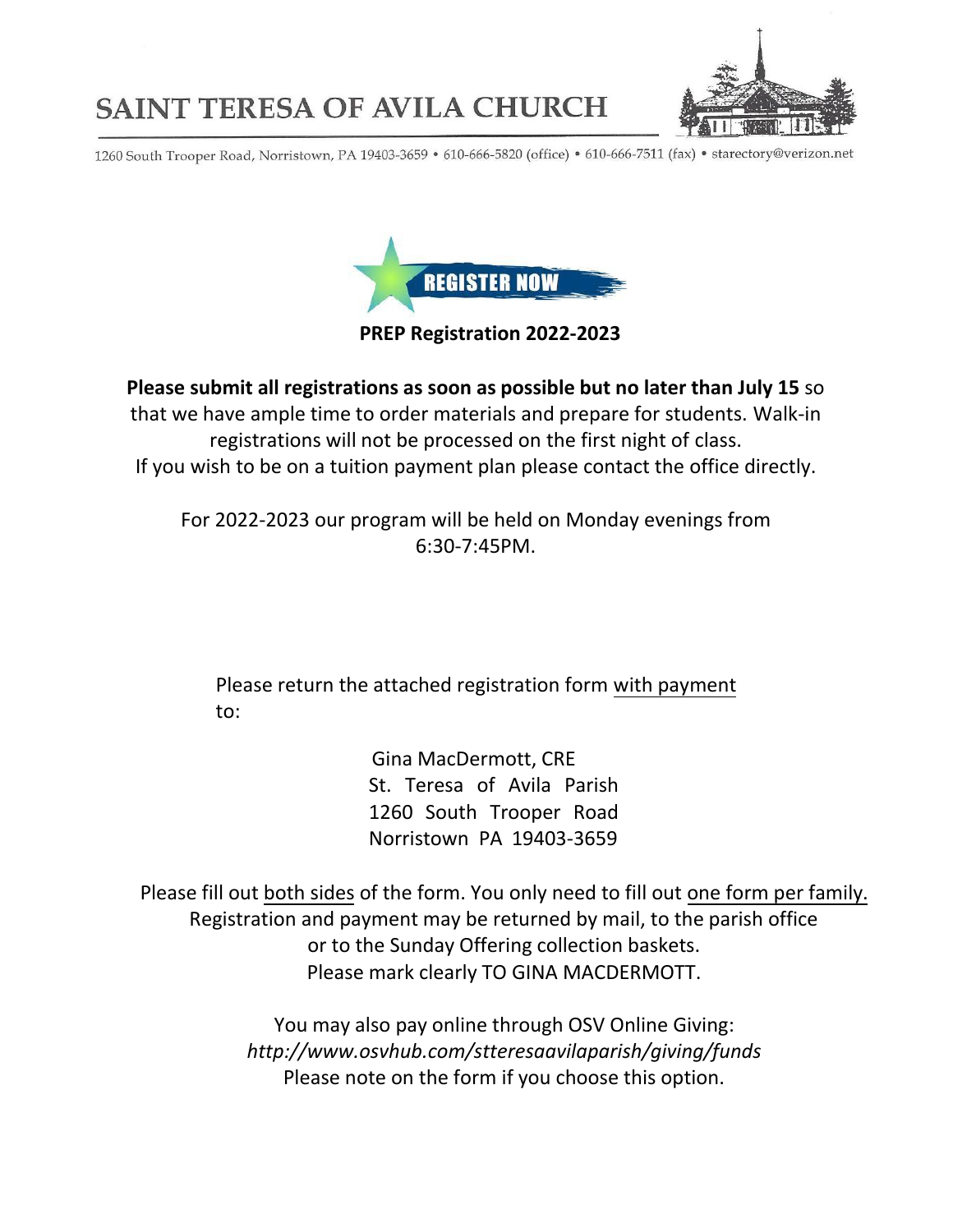## **SAINT TERESA OF AVILA CHURCH**



1260 South Trooper Road, Norristown, PA 19403-3659 · 610-666-5820 (office) · 610-666-7511 (fax) · starectory@verizon.net

1. **Please familiarize yourself with the program handbook before submitting the registration form;** available from the office or online. Some highlights are as follows:

a.) If a student enrolls with delayed or no previous religious instruction, they may or may not be placed in the same grade level that they are in school. This matter must be discussed with the office prior to the start of classes.

b.) If a student accumulates 3 unexcused absences the parents/guardians will be notified. Make-up work will be required in order for the student to remain on track in their current class. Any special circumstances that may necessitate more than 3 absences during the PREP year must be discussed with the office as soon as possible.

c.) The objective of our program is to deepen our children's knowledge about the Catholic faith and to inspire them to live their lives in imitation of Jesus. Our ultimate aim is to encourage our students to **practice** their faith. The third commandment obliges us to keep the Christian Sabbath day holy. This means that we are to attend Sunday Mass EVERY WEEK; only serious illness or an inability to be physically present where Mass is being celebrated serve as adequate excuses. God gives us 168 hours every week; certainly we can give Him one hour in return. Regular reception of the Holy Eucharist serves as an important example and encourages our children to practice their faith and become disciples of Jesus.

- 2. **SACRAMENTS:** St. Teresa of Avila Parish celebrates First Reconciliation in Spring of Level 2 and First Holy Communion in Spring of Level 3. Confirmation will be celebrated in Spring of Level 7.
- 3. If registering a child for the first time, pleaseinclude:
	- a. A copy of the child's Baptismal certificate if the child was not baptized at St. Teresa of Avila Parish.
	- b. A copy of the child's First Penance and/or First Communioncertificates.
	- c. Information from a prior Religious Education Program, Parish or Regional Catholic school, or Catholic Academy if your child is entering level 2 orabove.